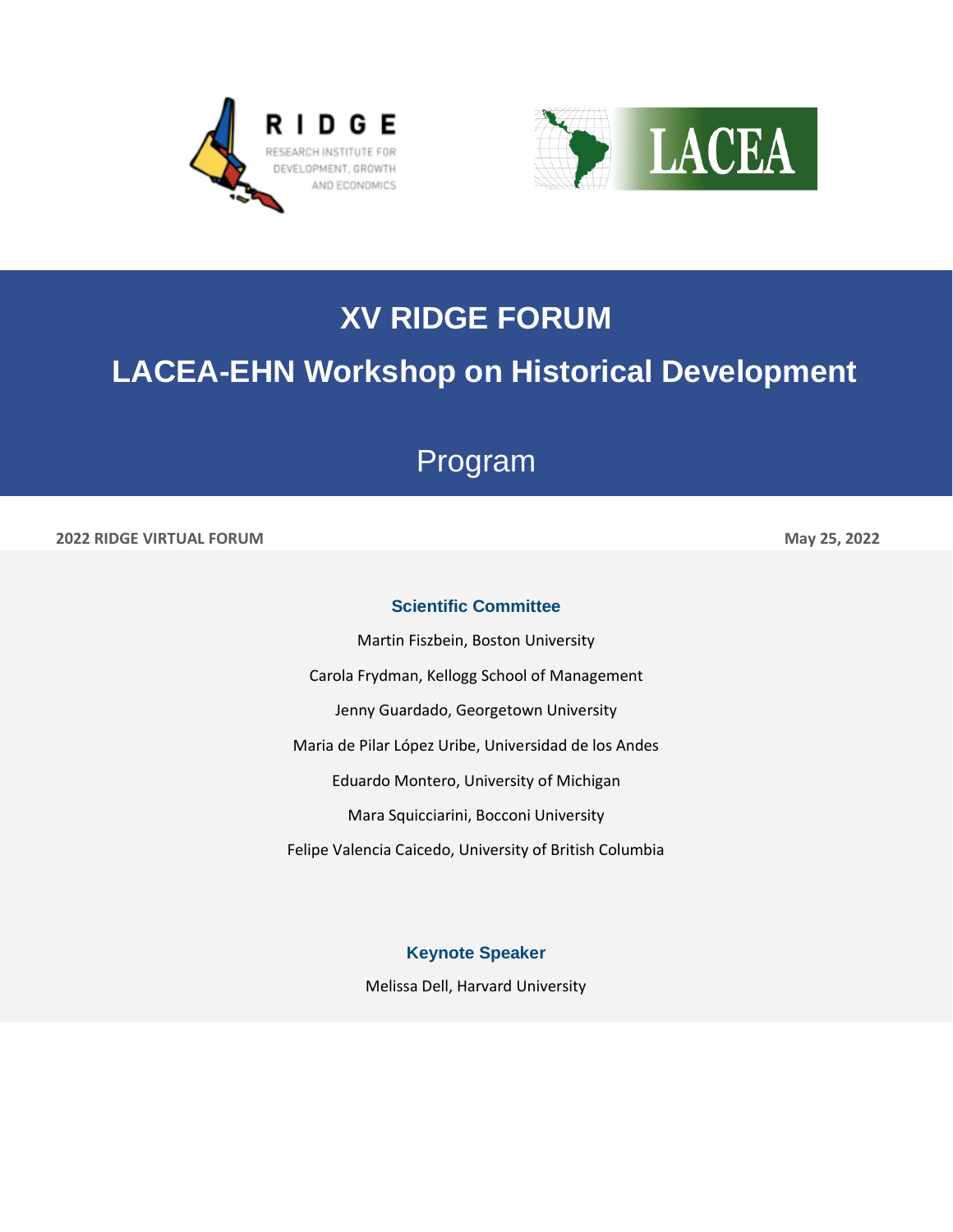

### WORKSHOP PROGRAM

### **NOTICE: All times are EST**

| May 25, 22    |                                                                                                                                  |
|---------------|----------------------------------------------------------------------------------------------------------------------------------|
| 9:15-9:20am   | Welcome and opening remarks                                                                                                      |
| 9:20-10:00am  | "The Dynamic Consequences of State-Building: Evidence from the French Revolution"<br>Benjamin Marx, Sciences Po                  |
| 10:00-10:40am | "The Short- and Long-Run Effects of Affirmative Action: Evidence from Imperial China"<br><b>Melanie Meng Xue, LSE</b>            |
| 10:40-11:20am | "Information Flows and Global Capital Allocation: Evidence from the Telegraph"<br>Benjamin Wache, Vrije Universiteit Amsterdam   |
| 11:20-11:25am | <b>Break</b>                                                                                                                     |
| 11:25-12:05pm | "Colonial Legal Institutions, Bureaucracy, and Economic Development in Mexico"<br>Juan Sebastian Galan, Universidad de los Andes |
| 12:05-12:45pm | "The Negative Impacts of Colonization on the Local Population: Evidence from Morocco"<br>Ariane Salem, University of Geneva      |
| 12:45-1:25pm  | "Economic Production and the Spread of Supernatural Beliefs"<br>Daniel Araujo, University of British Columbia                    |
| 1:25-1:30pm   | <b>Break</b>                                                                                                                     |
| 1:30-2:30pm   | Keynote Lecture: "Unleashing Data on Historical Development at Scale"<br><b>Melissa Dell, Harvard University</b>                 |